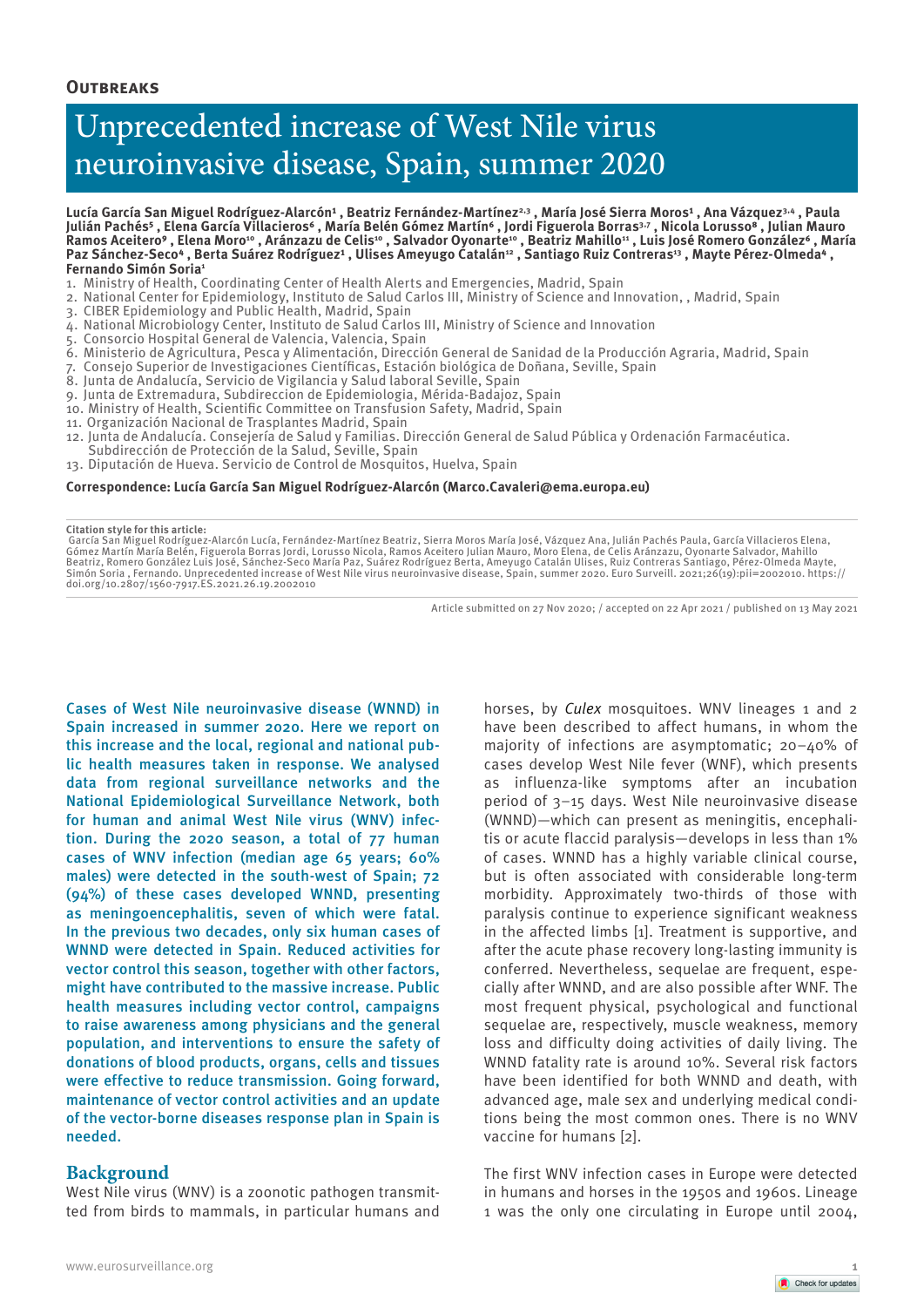when type 2 lineage was identified in Hungary, after which it spread into other countries. Since 2010, a geographical expansion with marked seasonality has been observed. Currently, lineage 2 is responsible for the majority of human cases in Europe [3-5]. From 2010 to 2019, locally acquired human cases were detected every year in the European Union/European Economic Area (EU/EAA), with two large outbreaks in 2010 (391 cases, mainly affecting Greece with 262 cases) and 2018 (1,615 cases throughout the EU/EAA). The notification rate for locally acquired WNV infections in the EU/EEA was almost eight times higher in 2018 compared with 2017 [6]. During the 2020 season, EU/EEA and EU-neighbouring countries reported 336 locally acquired human cases of WNV infection [7].

In Spain, WNV was first documented in the early 1980s, in a retrospective study of sera from the population of Catalonia [8]. Since 2010, equid outbreaks and wild bird cases have been reported in Andalusia, Extremadura, Castilla-La Mancha, Castilla y León and Catalonia. The first human case of WNND infection was retrospectively detected in a person who stayed in Badajoz in 2004 [9]. In 2010, two human cases were detected in Andalusia. In 2016, a considerable increase in equid outbreaks was observed (73 outbreaks), and three human cases of WNND were identified in people who had visited municipalities of Seville. From 2017 to 2020, WNV activity was low, with few equid outbreaks (13 in 2017, nine in 2018 and, in 2019, four in Andalucía, one in Extremadura and one in Catalonia) and none in humans. Before 2020, nearly all WNV strains detected in Spain were lineage 1, with the exception of one strain of lineage 2 that was detected in a goshawk in Lleida in 2017, as well as an exceptional finding of a new lineage in mosquitoes in 2006 [10,11].

## **Outbreak detection**

In August 2020, a series of five human cases with WNND presenting as lymphocytic meningoencephalitis were identified in two neighbouring municipalities of Seville province, Andalusia. Simultaneously, four WNV outbreaks were reported in equid holdings in Andalusia. The first human cases were laboratory confirmed on 13 August (Figure 1). As this was an unprecedented situation, the National Epidemiological Surveillance Network and the Coordinating Centre of Health Alerts and Emergencies (CCAES) were informed and regional authorities implemented control measures in their territories. One month later, on 11 September, human WNND cases were also identified in Cádiz, and then in Badajoz on 22 September.

Given the large number of cases notified in the 2020 season, we aimed to analyse the epidemiological data, to document the measures taken and to perform a risk assessment to obtain recommendations for further public health measures.

## **Methods**

## **Case definition**

In accordance with the national guidelines put in place in 2020 and the EU case definition, a human case of WNND was suspected when a person who lived in or visited a risk area, or was bitten by mosquitoes, presented with at least one of the following signs or symptoms: encephalitis, meningitis, acute flaccid paralysis, Guillain–Barré syndrome or fever>38.5°C. To confirm the case, at least one of the following laboratory criteria was required: virus culture, nucleic acid detection in a clinical sample, IgM detection in cerebrospinal fluid (CSF) or detection of IgM and IgG on sera with confirmation by neutralisation assay [12,13]. Cases were classified as probable if specific IgM response was detected in a serum sample.

To confirm the presence of WNV in human urine samples, we used a specific real-time PCR for WNV [14] and we obtained sequences using two different reversetranscriptase -nested-PCRs generic for flaviviruses [15,16].

## **Surveillance in humans**

Regional and national surveillance systems served as data sources to detect the outbreak. At the regional level, human meningoencephalitis cases are under surveillance in several regions in Spain, including in Andalusia, where the first cases in this outbreak were detected. A detection of a single case of human WNND is considered a public health alert, and therefore requires an urgent communication to both regional and national levels. The surveillance network at the national level includes the CCAES at the Ministry of Health, the National Centre of Epidemiology (NCE) and the National Centre for Microbiology (NCM). The CCAES coordinates all actions taken in the different regions and with other stakeholders, such as the Ministry of Agriculture, Fisheries and Food; the Scientific Committee for Blood Transfusion Security; and the Superior Council of Scientific Investigations.

The NCE manages and hosts the database and communication platform (SiViEs) of the national surveillance system [12]. Since 2010, all regions communicate epidemiological data using an agreed upon epidemiological protocol that contains diagnostic criteria; public health measures, e.g. seasonal active surveillance of meningoencephalitis cases in regions considered at risk; and options for response activities in the case of an outbreak. The protocol also contains a survey that includes sociodemographic (age, sex, place of residence), exposure (place of infection, risk factors) and clinical variables (date of onset, clinical criteria, hospitalisation, death); case classification (confirmed or probable); and laboratory data (date, criteria, specimen). Data should be provided as soon as they are available, and should be updated according to the evolution of a case. Initial microbiological investigations in relation to a public health alert should be shared with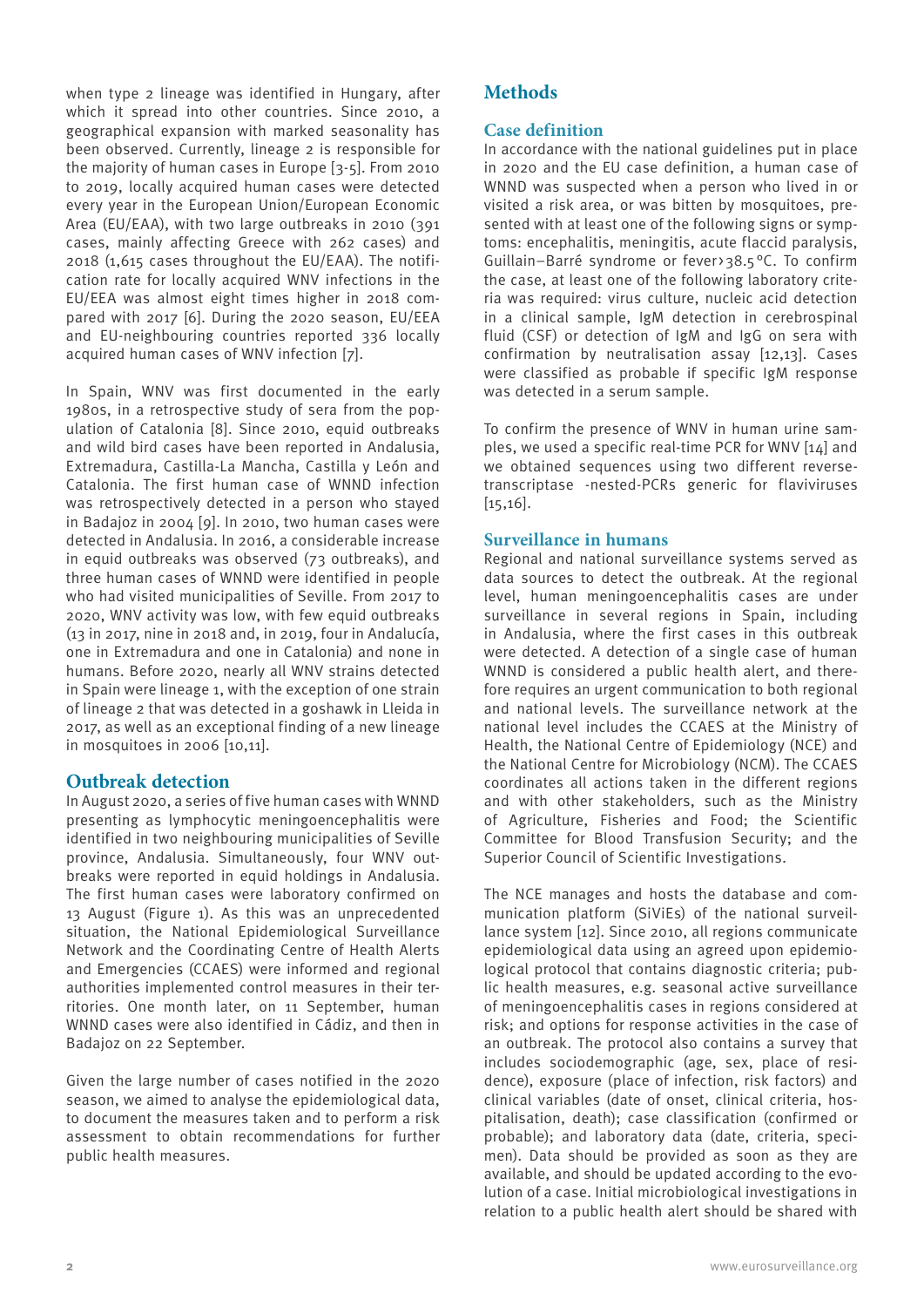the NCM. Confirmation of cases and further microbiological investigations are performed at the NCM. The NCM also gives technical support to any region, upon request.

### **Surveillance in equids, birds and mosquitoes**

On the animal side, a national plan of WNV surveillance of horses and birds was established in 2007, and every year it is enhanced during the mosquito activity season between April and November [17,18]. The Ministry of Agriculture, Fisheries and Food records real-time information about WNV disease foci in equid holdings and cases in birds. Surveillance in equines is based on the investigation of animals showing clinical signs compatible with WNV disease. This is complemented by passive surveillance through sampling of sentinel animals located in areas considered at higher risk for WNV occurrence. These serum samples are taken monthly for enzyme-linked immunosorbent assay (ELISA) total antibodies test. In the case of positive results, serum samples are sent to the national reference laboratory (NRL) in Algete, Madrid where a serum neutralisation test (SNT) and ELISA for detection of anti-IgM antibodies is performed.

Passive surveillance in wild birds and birds at recovery centres is performed to detect clinical signs or abnormal mortality. In poultry, active surveillance is also performed in sentinel holdings on the same dates and in areas where positive birds are detected, which can be useful to detect seroconversion [18].

The vector-borne diseases response plan in Spain currently comprises the surveillance of *Aedes* sp. mosquitoes, but not *Culex*. Therefore, information about *Culex* mosquitoes comes from scientific research groups (i.e. Doñana Biological Reserve) in collaboration with the NCM and the NCE.

#### **Risk assessment**

Risk assessment was performed by CCAES using the European Centre for Disease Prevention and Control (ECDC) methodology, taking into account the risk of transmission and the impact of the disease [19]. For the assessment of the risk of transmission, all data from humans, equids, birds and mosquitoes were taken into account. The impact of the disease was assessed considering the natural history of the disease and hospitalisation data registered during the outbreak, as well as the availability of diagnostic capacity and effective treatments [19].

## **Ethical statement**

This study involves the use of patient medical data from RENAVE, which is the official source for public health surveillance activities. RENAVE follows the mandate of Spanish and international legislation and is hosted by public institutions. Individual informed consent is not required for data to be included in RENAVE, and all data are pseudonymised, meeting all considerations regarding personal data protection. As this work is in line with alert, response and surveillance activities, no explicit ethics assessment was required.

## **Results**

## **Human cases of West Nile virus infection**

As at 30 November 2020, 77 human cases of WNV infection were reported, 40 (52%) of which were confirmed (Table 1). The age of cases ranged from  $4$  to 88 years old (median: 65; interquartile range (IQR): 45–76) and 46 cases (59.7%) were males. The dates of symptom onset ranged from 12 June to 23 September 2020 (Figure 1). Seventy-two cases (93.5%) presented neurological symptoms and five cases only reported fever (Table 1). Among the WNND cases, 40 (55.5%) had meningoencephalitis, 12 (16.7%) had encephalitis and 20 (27.8%) had meningitis. Of the 73 cases (94.8%) admitted to hospital, seven died and two remained hospitalised because of severe neurological sequelae. The distribution of the infections, by province (equivalent to the nomenclature of territorial units for statistics (NUTS) 3 [20]), and main epidemiological characteristics are also shown in Table 1. Laboratory diagnosis was established in five of the confirmed cases by virus nucleic acid detection in urine and by IgM positivity in cerebrospinal fluid in the 35 others. All 37 probable cases were diagnosed by a positive IgM result in serological tests in blood or serum.

Among cases from Seville, the most affected province, 38 of 57 resided in two municipalities: Coria del Río or La Puebla del Río (Figure 2). Case ages ranged from 4 to 88 years old (median: 65; IQR: 45–76) and 34 (59.7%) were male (Figure 3).

#### West Nile virus detections in equids

The first four equid foci were detected at the same time as the first human cases in four different livestock farms 30km and 100km, respectively, from La Puebla and Coria del Río, around the Guadalquivir river marshes. Over the full season, a total of 139 equid outbreaks have been reported (eight were in sentinel animals and the other 131 were identified through passive surveillance) in Seville ( $n = 58$ ), Cádiz ( $n = 49$ ), Huelva  $(n = 17)$ , Badajoz  $(n = 5)$ , Tarragona  $(n = 4)$ , Lleida  $(n = 2)$ , Cáceres  $(n = 2)$ , Jaén  $(n = 1)$  and Castellón  $(n = 1)$ (Figure 3). In three provinces (Tarragona, Castellón and Jaén), WNV was detected for the first time this year [21]. Circulating West Nile virus lineages

WNV sequencing was performed in four human cases and all belonged to lineage 1. No other flaviviruses were detected in these samples. Additionally, lineage 1 was identified in nine birds, 11 equines and 31 pools of *Culex perexiguus* and one pool of *Cx. pipiens* mosquitoes captured in Andalusia. During the summer, three goshawks were found dead and infected with WNV lineage 2 in Catalonia; one was found in Lleida and two in Tarragona, towns separated by more than 100km [21].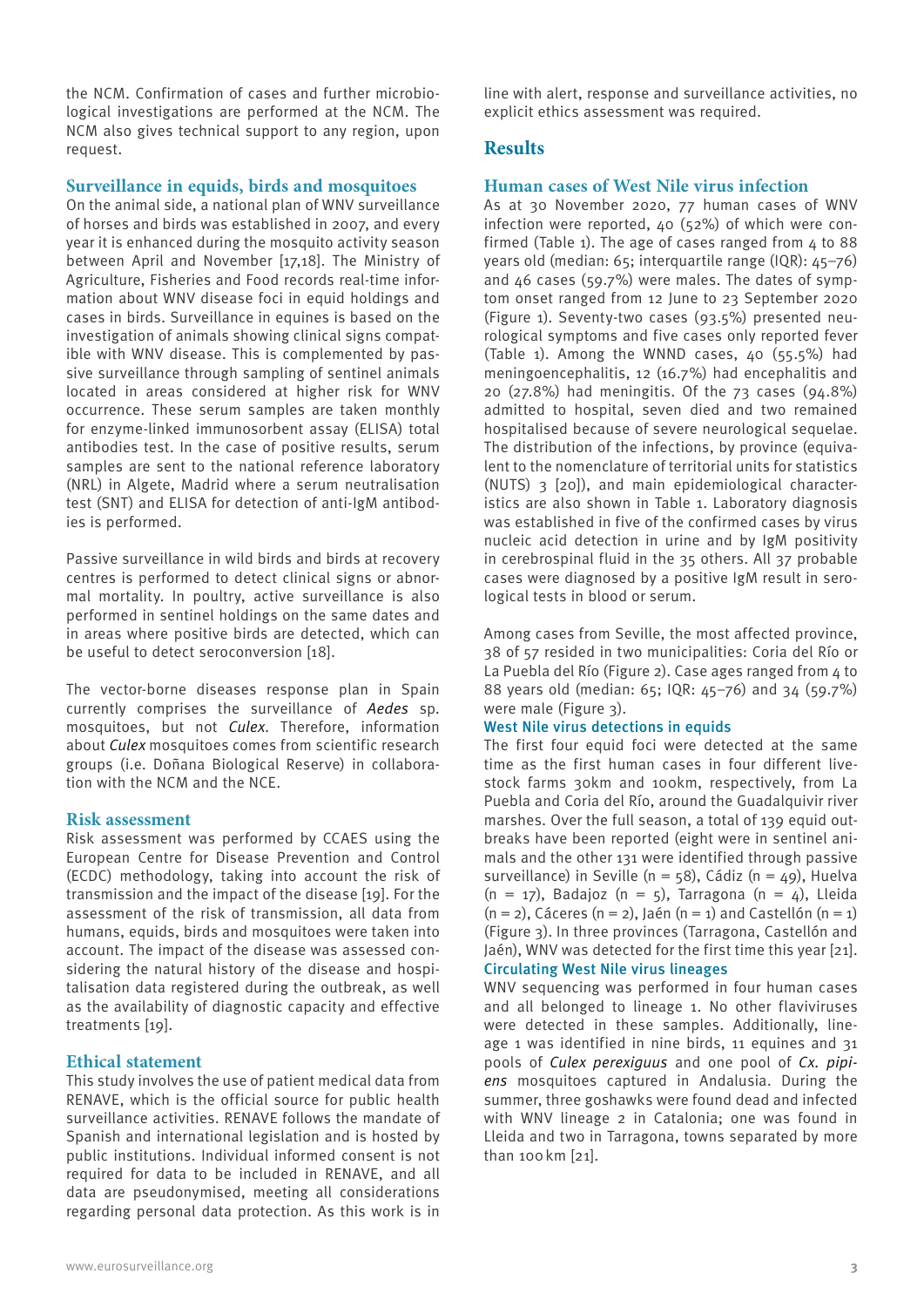#### **Figure 1**

Epidemic curve of confirmed and probable human cases of West Nile virus infection, by province, Spain, as at 30 November  $2020(n=77)$ 



conf: confirmed; prob: probable.

Source: National Epidemiological Surveillance Network.

## **West Nile virus detections in** *Culex* **spp. and climatic variables**

According to information from entomologists working in the field, vector activity in the 2020 WNV season was especially high in the areas of Puebla and Coria del Río, with abundant presence of *Cx. perexiguus* in the ricegrowing areas. The maximum capture per night trap on the border of one of the affected villages in 2020 was 1,312 *Cx. perexiguus* and 11 *Cx. pipiens*, while in 2013 (the last year the trap was operated in the area) it was 12 *Cx. perexiguus* and 24 *Cx. pipiens* (data not shown). In relation to climatic variables, the spring was very rainy and precipitation in May was very high compared to what is usual in the area: 49.1 mm in 2020 compared with a mean of 15.2 mm (range  $0-44.9$  mm) between 2010 and 2019 [22].

#### **Risk assessment**

The risk of transmission is considered moderate in extended areas in Spain where WNV has been detected in animals and/or human cases have already occurred, either during the 2020 season or in previous ones. The impact is considered high because of the severity and mortality usually associated with WNND and actually observed in the outbreak described. Additionally, even when the healthcare system is sufficiently prepared, there is no specific effective treatment available for WNND. In other territories, where WNV has never been detected in horses, birds or mosquitoes, the risk is considered lower, but ongoing extension of virus circulation into new territories is expected. During the winter months the risk is very low throughout Spain [23].

#### **Outbreak control measures**

Addressing the outbreak through a multisectoral action plan and intensifying some activities in the areas of greatest risk was of crucial importance for proactive case detection and prevention and control of the disease. As the increase in cases was detected, the human, equine, bird and *Culex* mosquito surveillance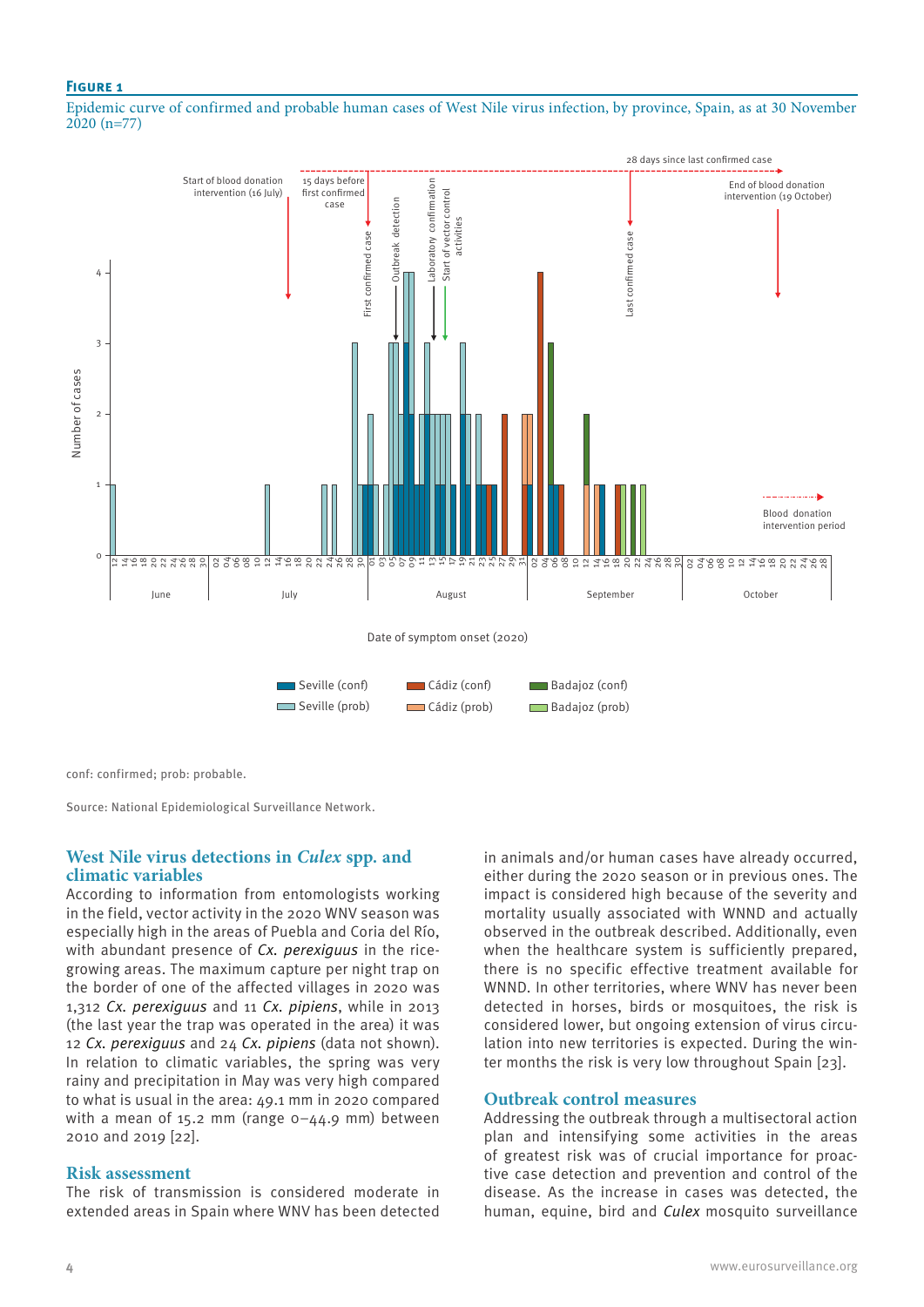#### **Table 1**

Distribution of human West Nile virus infection cases by epidemiological and clinical characteristics, Spain, 2020  $(n = 77)$ 

| Epidemiological and clinical<br>characteristics | Confirmed      | Probable       | <b>Total</b> |
|-------------------------------------------------|----------------|----------------|--------------|
| Province (equivalent to NUTS-3)                 |                |                |              |
| Seville                                         | 26             | 31             | 57           |
| Cádiz                                           | 10             | 4              | 14           |
| <b>Badajoz</b>                                  | 4              | $\overline{2}$ | 6            |
| Month of symptom onset                          |                |                |              |
| lune                                            | O              | $\mathbf{1}$   | $\mathbf{1}$ |
| July                                            | $\mathbf{1}$   | $\overline{7}$ | 8            |
| August                                          | 25             | 24             | 49           |
| September                                       | 14             | 5              | 19           |
| <b>Clinical presentation</b>                    |                |                |              |
| Neurological symptoms                           | 40             | 32             | 72           |
| Fever                                           | $\mathbf 0$    | 5              | 5            |
| <b>Hospital admission</b>                       |                |                |              |
| Yes                                             | 39             | 34             | 73           |
| No                                              | $\mathbf{1}$   | 3              | 4            |
| Outcome                                         |                |                |              |
| Discharged or not admitted                      | 32             | 35             | 67           |
| Still hospitalised <sup>a</sup>                 | $\overline{2}$ | $\mathbf{1}$   | 3            |
| Death                                           | 6              | $\mathbf{1}$   | 7            |
| Total                                           | 40             | 37             | 77           |

NUTS: Nomenclature of territorial units for statistics [20]. a As at 30 November 2020.

activities were strengthened in areas considered at risk. Further environmental investigations were performed at the local level by regional public health authorities in collaboration with expert entomologists deployed in the field. Entomologists identified habitats with an abundance of competent vectors and recommended adequate vector control strategies.

Performing PCR tests on human urine samples was included in the national protocols to increase the diagnostic yield. Healthcare providers were alerted so that clinicians could increase their level of suspicion and consider WNV infection as a differential diagnosis. The populations living in the most affected areas were informed about the outbreak through mass media and were advised to use protection against mosquito bites. In the areas where control measures were implemented, they were effective in decreasing transmission. Nevertheless, human WNV infection cases were still detected in other areas, far from the initial outbreak area (Figure 1).

Actions were also taken to guarantee the safety of substances of human origin, i.e. blood products, organs, cells and tissues, in accordance with the Ministry of Health regulations, the National Transplant Organisation and the European Commission directive 2014/110/UE [24,25]. A retrospective screening of all donations in the 15 days before the onset of symptoms of the first confirmed human case was implemented in the affected areas (Sevilla, Cádiz and Badajoz). Potential donors who had lived in or visited the affected areas within the 28 days before donation were either deferred from donation or screened for WNV by RT-PCR. In this screening, four positive asymptomatic WNV cases were identified. Additionally, a stored sample of plasma was positive for WNV. Red blood cells from the same donor had been already transfused to a recipient, who experienced asymptomatic seroconversion after the transfusion (data not shown).

Timely communications were issued through the EU Early Warning Response System to inform the European Commission and EU countries, and cases were notified to the European Surveillance System operated by ECDC from the beginning of the outbreak and throughout the follow-up.

Additional recommendations were given to regional authorities. They were advised to implement active surveillance of lymphocytic meningoencephalitis in people residing in or visiting risk areas, including testing for WNV. Moreover, in current and future seasons vector control activities, mainly against the larval stages, should be strengthened locally to reduce the risk of WNV transmission. Conducting virological studies in order to determine eventual changes of the circulating WNV strains associated with increased virulence or transmissibility was also highly recommended. Furthermore, a review and update of the national guidelines for surveillance and rapid risk assessments were performed [23].

Actions taken regarding animals were aimed at the early detection of WNV. Equid outbreaks were communicated to ECDC and any positive WNV test in equines or birds was immediately reported to the public health authorities. Epidemiological update reports were shared with the regional authorities and other stakeholders, as well as veterinary and hunting associations. Efforts were made to raise awareness of the potential for WNV circulation, stressing the importance of reporting any suspicion of disease in equines, as well as abnormal signs or mortality in wild birds. In the high-risk areas, disinsection of holdings and voluntary vaccination of equines were recommended. In accordance with the Terrestrial Animal Health Code of the World Organisation for Animal Health, no restrictions on the movement of equids were imposed in any case, as these animals did not represent a risk for the transmission of the disease to other animals, nor to humans.

Actions to control the vector population were developed first around the area of the Coria-Puebla del Río outbreak and later for the province of Cádiz, as they have different environmental characteristics. Vector control actions were planned in two phases: (i) the shock phase, consisting of responding urgently to eliminate the majority of the adult mosquito population that could be associated with the outbreak in urban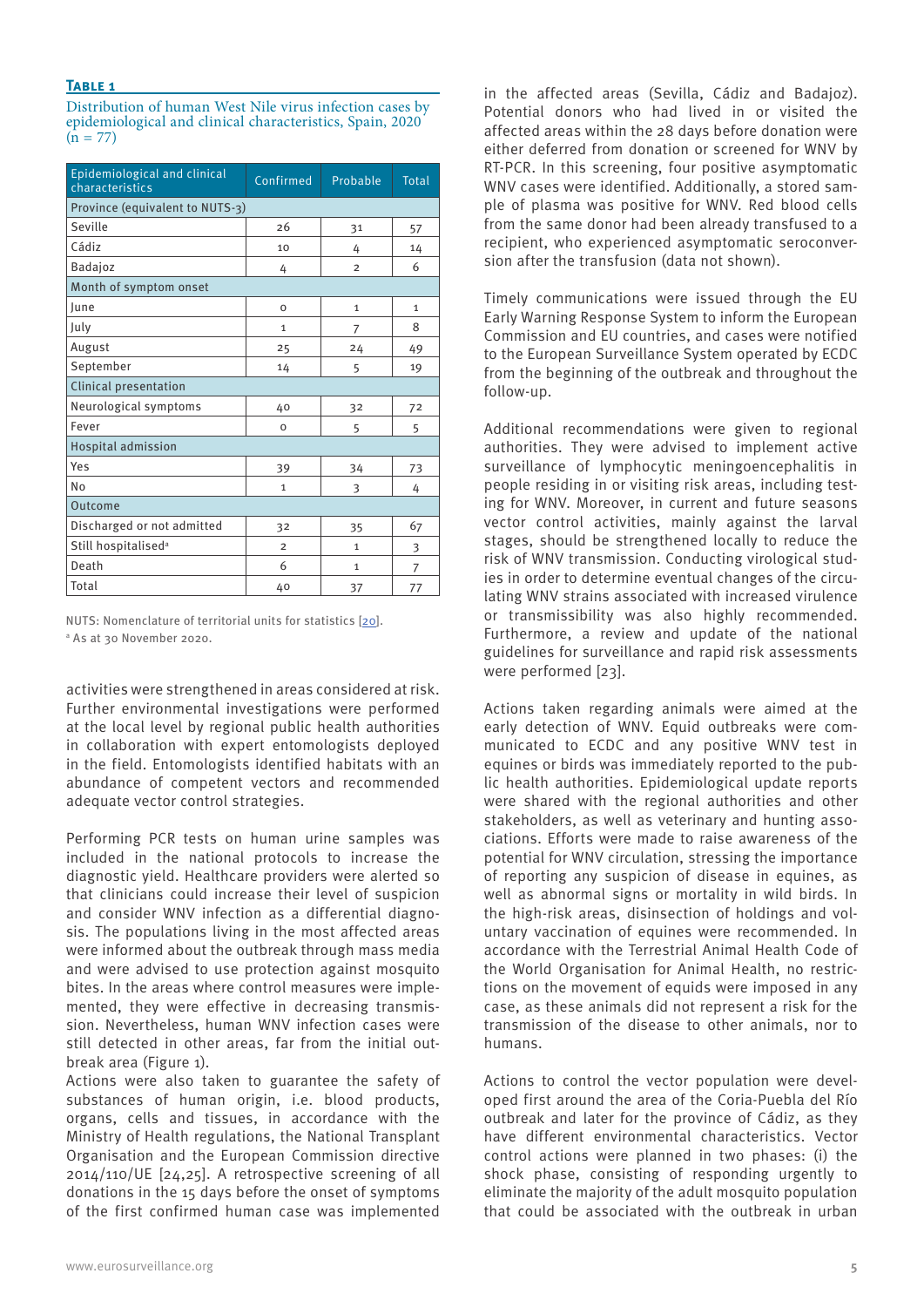### **Figure 2**

Equid outbreaks and human cases of West Nile virus (WNV) infection by region and WNV lineage 2 detection in wild birds, Spain 2010–2020



Source: National Epidemiological Surveillance Network and Ministry of Agriculture.

centres and peri-urban areas of the municipalities where confirmed cases were detected and (ii) the larvicide phase, which involved developing new actions to control the vector and its larvae, with a greater territorial expansion than the peri-urban area (prioritising municipalities with confirmed human cases) and monitoring progress through weekly meetings with the companies responsible for the application until the end of the vector activity period.

## **Discussion**

The massive increase in the incidence of WNND in the summer of 2020 was unprecedented in Spain. According to information from entomologists working in the field, this season vector activity was especially high in the rice-growing areas. In urban areas, *Cx- pipiens* probably took advantage of scuppers and other structures with water to reproduce because of a lack of actions to prevent their reproduction. It is likely that the coronavirus disease pandemic influenced the decline in vector control activities, as many resources needed to be redirected to pandemic response. The large geographical distribution of animal and human cases suggests that a common factor may be playing a role, either the vector density or a change in the transmissibility or virulence of the circulating WNV strain. The sequence of WNV obtained in this outbreak from four human samples in a short fragment of the

conserved NS5 gene showed a few differences from the strains detected previously in Spain from birds, horses and mosquitoes (FJ766331, JF719069 and JF707789, respectively [26]). More information about the WNV genome in samples from this season would help to increase understanding of the current outbreak. The geographical position of the Iberian Peninsula, in the middle of bird migratory routes, might favour the (re) introduction of new WNV strains.

The fact that many human WNV infections are asymptomatic or mild—together with the existence of a number of self-limited meningitis cases [27], especially in young and immunocompetent people—might favour an underestimation of WNND human cases [28]. This could partially explain the low frequency and/or absence of human cases in previous seasons. However, there is a lack of clinical suspicion, probably related to WNND being considered as a rare, non-endemic disease. Even though laboratory tests are performed when WNV infection is suspected, diagnosis has its difficulties; therefore, a combination of molecular and serological assays are recommend for the complete diagnosis of WNV infection.

Improved diagnosis, surveillance and research around WNV could also contribute to a better knowledge of other pathogens such as Usutu virus (USUV), which shares ecological characteristics and clinical features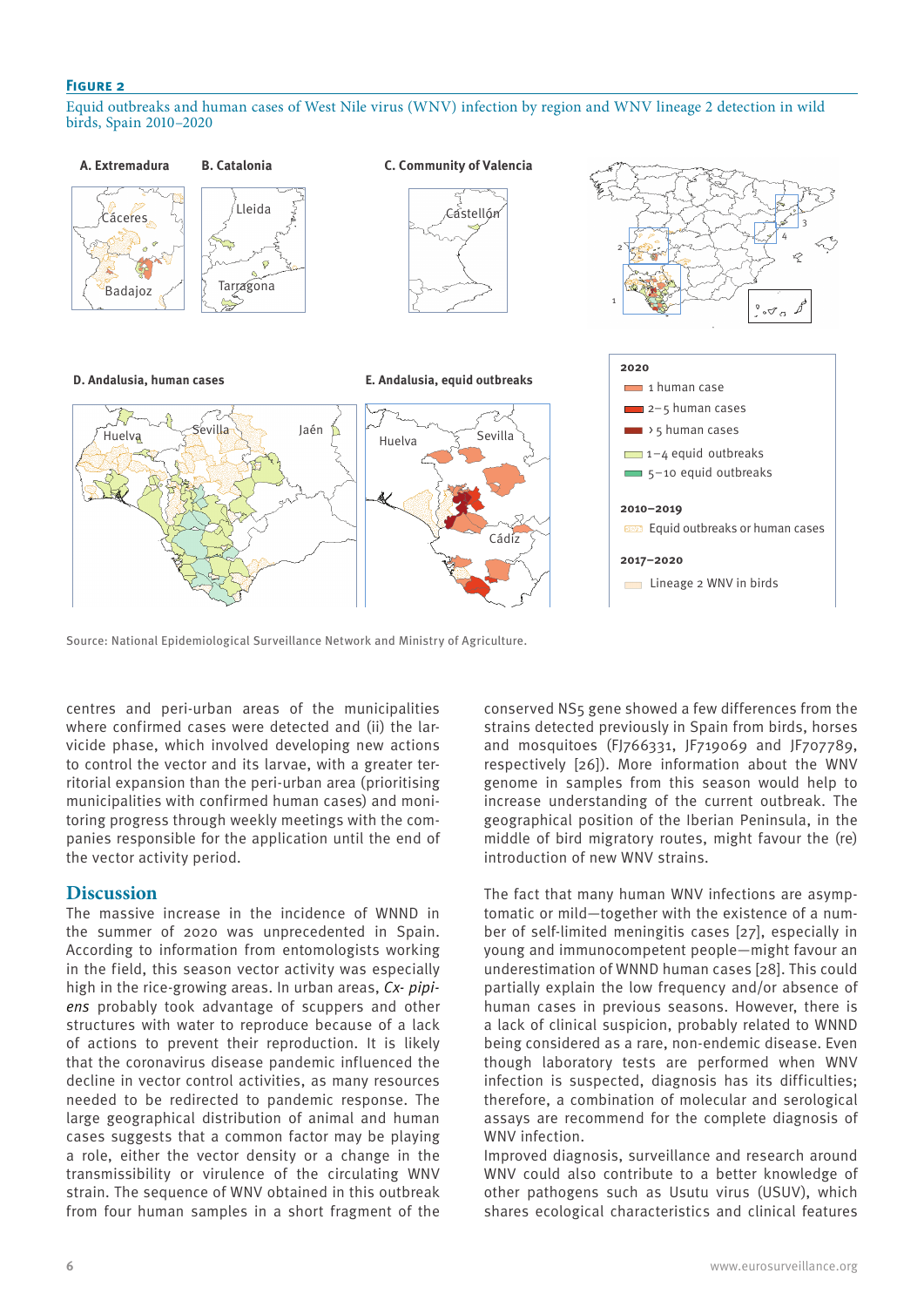#### **Figure 3**

Distribution of confirmed and probable human West Nile virus cases, by age and sex, Spain, 2020  $(n = 77)$ 



Source: National Epidemiological Surveillance Network.

with human WNV infections. USUV genome has been found in mosquitoes [29,30] and birds [31] in Spain, and specific antibodies have been reported in birds, horses and several mammals at a zoo [32-35]. The co-circulation of both viruses, which has been demonstrated in Italy [36], could also happen in Spain, although no evidence of USUV circulation was found in the mosquitoes investigated during the WNV outbreak.

At the end of 2020, the national plan for WNV surveillance in horses and birds was updated and added entomological surveillance with a double objective: to identify mosquito species and their abundance, and to detect viral circulation, as mosquitoes are good indicators of viral circulation in an area because of their limited movements [18]. The surveillance of *Culex* mosquitoes will contribute to a better understanding of the circulation of WNV—as well as other pathogens—in our territory.

### **Conclusions**

The 2020 WNV outbreak in Spain, detected by surveillance systems, highlights the importance of maintaining such systems to detect eventual increases of virus circulation. The unprecedented increase of WNND cases, along with previously known circulation of WNV and the existence of undiagnosed cases of viral meningoencephalitis, was challenging and required us to improve our capacity to detect human cases of WNND and to better prepare for next seasons, including raising awareness among clinicians and developing adequate laboratory diagnosis, especially in risk areas and for WNND cases. Strengthening active surveillance in territories where WNV has never been detected in horses, birds or mosquitoes would improve knowledge about virus circulation and thus the risk of virus transmission to humans. Going forward, maintaining vector control activities and updating the vector-borne diseases response plan in Spain is needed.

#### **Conflict of interest**

None declared.

#### **Authors' contributions**

Lucía García San Miguel and Beatriz Fernández coordinated the elaboration of the manuscript that was made with the contributions of all authors. All authors contributed equally to the review.

Lucía García San Miguel, María José Sierra, Paula Julián Pachés, Berta Suárez and Fernando Simon at the Ministry of Health coordinated the Public health measures to control the outbreak at the national level, performed the risk assessments for Spain and the communication of the alert through the EU Early Warning Response System to inform the European Commission and EU countries. They also designed and graphed the map of human and animal cases.

Beatriz Fernández-Martínez managed human data collection at the national level, data cleaning and performed all the analyses and graphics of the national surveillance human data. They also coordinated the notification of the cases to the European Surveillance System operated by ECDC.

Ana Vazquez, Mari Paz Sánchez-Seco and Mayte Pérez Olmeda performed the analysis and interpretation of results of sequencing of both human and mosquito WNV strains and the laboratory report of the outbreak

Elena García Villacieros, María Belén Gómez Martín and Luis José Romero González coordinated the animal surveillance of WNV at the national level and the public health measures taken, updated the epidemiological situation of West Nile Virus in equids and birds and performed the international and national communications.

Jordi Figuerola and Santiago Ruiz performed the field work of sampling and classifying mosquitoes, analysis and interpretation of results of microbiological determinations. They also drafted, revised and approved the report of the vector control activities on the main outbreak area (Coria and Puebla del Río).

Nicola Lorusso and Ulises Ameyugo Catalán contributed significantly to the surveillance, epidemiological analysis and interpretation of data of the human cases and vector control strategy of Andalusia.

Julian Mauro Ramos Aceitero contributed significantly to the surveillance, epidemiological analysis and interpretation of data of the human cases of Extremadura.

Elena Moro, Aránzazu de Celis, Salvador Oyonarte and Beatriz Mahillo coordinated at the national and regional level all public health actions dealing with the safety of blood transfusions and organ and tissues transplantation.

#### **References**

- 1. Patel H, Sander B, Nelder MP. Long-term sequelae of West Nile virus-related illness: a systematic review. Lancet Infect Dis. 2015;15(8):951-9.
- 2. Petersen LR, Brault AC, Nasci RS. West Nile Virus: Review of the Literature. JAMA. 2013;310(3):308-15.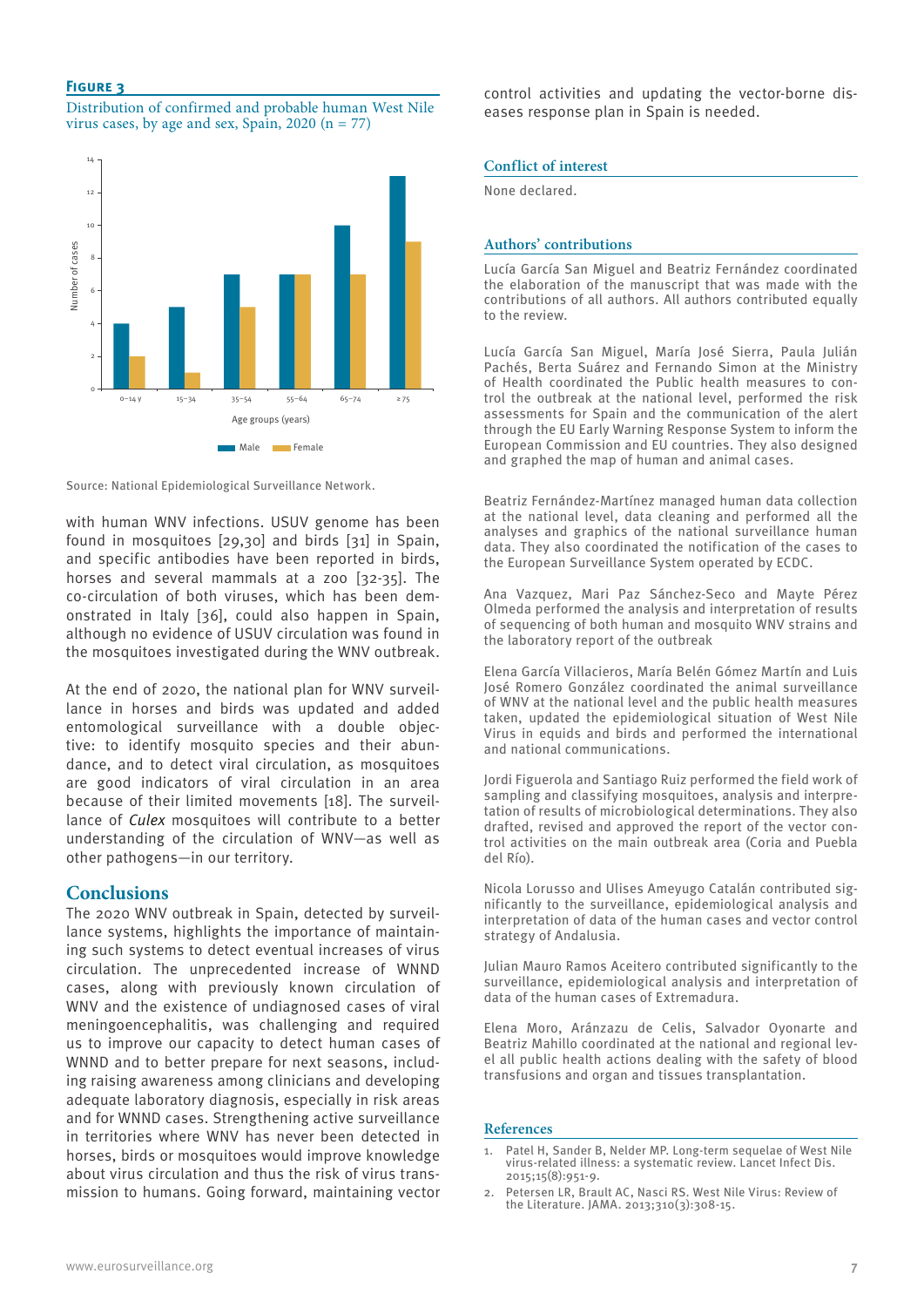- 3. Bakonyi T, Ferenczi E, Erdélyi K, Kutasi O, Csörgő T, Seidel B, et al. Explosive spread of a neuroinvasive lineage 2 West Nile virus in Central Europe, 2008/2009. Vet Microbiol. 2013;165(1-2):61-70.
- 4. Papa A, Bakonyi T, Xanthopoulou K, Vázquez A, Tenorio A, Nowotny N. Genetic characterization of West Nile virus lineage 2, Greece, 2010. Emerg Infect Dis. 2011;17(5):920-2.
- 5. Chancey C, Grinev A, Volkova E, Rios M. The Global Ecology and Epidemiology of West Nile Virus. BioMed Res Int. 2015;2015:376230.
- 6. European Centre for Disease Prevention and Control (ECDC) and European Food Safety Authority. (EFSA). The European Union One Health 2019 Zoonoses Report. Stockholm: ECDC; 2021. Available from: https://www.ecdc.europa.eu/sites/default/ files/documents/zoonoses-EU-one-health-2019-report.pdf
- 7. European Centre for Disease Prevention and Control (ECDC). Epidemiological update: West Nile virus transmission season in Europe, 2020. Stockholm: ECDC; 2021. Available from: https:// www.ecdc.europa.eu/en/news-events/epidemiological-updatewest-nile-virus-transmission-season-europe-2020
- 8. Lozano A, Filipe AR. Anticuerpos frente a virus West Nile y otros virus transmitidos por artropodos en la poblacion del Delta Del Ebro. Rev Esp Salud Publica. 1998;72(3):245-50. https://doi.org/10.1590/S1135-57271998000300009 PMID: 9810831
- Kaptoul D, Viladrich PF, Domingo C, Niubó J, Martínez-Yélamos S, De Ory F, et al. West Nile virus in Spain: report of the first diagnosed case (in Spain) in a human with aseptic meningitis. Scand J Infect Dis. 2007;39(1):70-1. https://doi. org/10.1080/00365540600740553
- 10. Busquets N, Laranjo-González M, Soler M, Nicolás O, Rivas R, Talavera S, et al. Detection of West Nile virus lineage 2 in North-Eastern Spain (Catalonia). Transbound Emerg Dis. 2019;66(2):617-21.
- 11. Vazquez A, Sanchez-Seco MP, Ruiz S, Molero F, Hernandez L, Moreno J, et al. Putative new lineage of west nile virus, Spain. Emerg Infect Dis. 2010;16(3):549-52.
- 12. Instituto de Salud Carlos III (ISCIII). Fiebre del Nilo occidental. [West Nile Virus]. Madrid: ISCIII. [Accessed: 10 May 2021]. Spanish. Available from: https://www.isciii.es/ QueHacemos/Servicios/VigilanciaSaludPublicaRENAVE/ EnfermedadesTransmisibles/Documents/PROTOCOLOS/ Protocolo%20vigilancia%20fiebre%20Nilo%20occidental\_ RENAVE.pdf
- 13. European Commission. Commission implementing decision (EU) 2018/945 of 22 June 2018 on the communicable diseases and related special health issues to be covered by epidemiological surveillance as well as relevant case definitions. Official Journal of the European Union. Luxembourg: Publications Office of the European Union. 6.7.2018: L170/1. Available from: https://eur-lex.europa.eu/eli/dec\_impl/2018/945/oj
- 14. Vázquez A, Herrero L, Negredo A, Hernández L, Sánchez-Seco M, Tenorio A. Real time PCR assay for detection of all known lineages of West Nile virus. J Virol Methods. 2016;236:266-70.
- 15. Sánchez-Seco M, Rosario D, Domingo C, Hernández LKV, Guzmán M, Tonorio A, et al. Generic RT-nested-PCR for detection of flaviviruses using degenerated primers and internal control followed by sequencing for specific identification. J Virol Methods. 2005;126(1-2):101-9.
- 16. Vázquez A, Sánchez-Seco M, Palacios G, Molero F, Reyes N. Novel flaviviruses detected in different species of mosquitoes in Spain. Vector Borne Zoonotic Dis. 2012;12(3):223-9.
- 17. Ministry of Agriculture. Plan de vigilancia de la encefalitis del Oeste del Nilo (West Nile) en España. [Surveillance plan for West Nile encephalitis in Spain]. Madrid: Ministry of Agriculture, Fisheries and Food; 2012. Spanish.
- 18. Ministry of Agriculture. Fisheries and Food. Programa de Vigilancia de fiebre del Nilo occidental 2021. [West Nile Fever Surveillance Program 2021]. Madrid: Ministry of Agriculture, Fisheries and Food; 2020. Spanish. Available from: https:// www.mapa.gob.es/es/ganaderia/temas/sanidad-animalhigiene-ganadera/programafiebredelnilooccidental2021\_ tcm30-437515.pdf
- 19. European Centre for Disease Prevention and Control (ECDC). Operational tool on rapid risk assessment methodology - ECDC 2019. Stockholm: ECDC; 2019. Available from: https://www.ecdc.europa.eu/en/publications-data/ operational-tool-rapid-risk-assessment-methodology-ecdc-2019
- 20. European Commission. Regulation (EC) No 1059/2003 of the European Parliament and of the Council of 26 May 2003 on the establishment of a common classification of territorial units for statistics (NUTS). Official Journal of the European Union. Luxembourg: Publications Office of the European Union. 21.06.2003:L 155. Available from: https://eur-lex.europa.eu/ legal-content/EN/TXT/?uri=celex%3A32003R1059
- 21. Ministry of Agriculture. Fisheries and Food. Actualización de la situación epidemiológica de la fiebre del Nilo occidental (West Nile fever). [Update on the epidemiological situation of West Nile Virus]. Madrid: Ministry of Agriculture, Fisheries and Food; 29 Jan 2021. Spanish. Available from: https://www.mapa.gob. es/es/ganaderia/temas/sanidad-animal-higiene-ganadera/ informefno\_2021-01-29\_tcm30-435293.pdf
- 22. Doñana Biological Reserve (EBD). Clima y Meteorología. [Climate and meteorology]. Huelva: EBD. [Accessed: 5 Apr 2021]. Spanish. Available from: http://icts.ebd.csic.es/es/ datos-meteorologicos
- 23. Spanish Ministry of Health. Meningoencefalitis por el virus del Nilo occidental en España (2a actualización-cierre de temporada). [West Nile Meningoencephalitis in Spain (2nd update – en of season]. Madrid: Ministry of Health; 3 Dec 2020. Spanish. Available from: https://www.mscbs.gob. es/profesionales/saludPublica/ccayes/alertasActual/ docs/20201203\_ERR\_Nilo\_Occidental.pdf
- 24. Scientific Committee for Transfusion Safety. Virus del Nilo Occidental. [West Nile Virus]. Madrid: Ministry of Health. [Accessed: 7 May 2021]. Spanish. Available from: https://www.mscbs.gob.es/profesionales/saludPublica/ medicinaTransfusional/acuerdos/docs/Virus\_Nilo\_Occidental. pdf
- 25. Organización Nacional de Trasplantes (ONT). [National Transplant Organisation]. Documento de Consenso del Grupo de Estudio de la Infección en el Trasplante (GESITRA) perteneciente a la Sociedad Española de Enfermedades Infecciosas y Microbiología Clínica (SEIMC) y la Organización Nacional de Trasplantes (ONT) sobre los Criterios de Selección del Donante de Órganos Sólidos en Relación a las Enfermedades Infecciosas.[ Consensus Document of the Transplant Infection Study Group (GESITRA) belonging to the Spanish Society of Infectious Diseases and Clinical Microbiology (SEIMC) and the National Transplant Organization (ONT) on the Selection Criteria for Solid Organ Donors in Relationship to Infectious Diseases]. Madrid: ONT; 2019. Spanish. Available from: http://www.ont.es/infesp/ DocumentosDeConsenso/GESITRA\_ONT\_SEIMC\_WEB\_ mayo2020.pdf
- 26. Sotelo E, Fernández-Pinero J, Llorente F, Vázquez A, Moreno A, Agüero M, et al. Phylogenetic relationships of Western Mediterranean West Nile virus strains (1996-2010) using fulllength genome sequences: single or multiple introductions. J Gen Virol. 2011;92(11):2512-22.
- 27. McGill F, Griffiths MJ, Bonnett LJ, Geretti AM, Michael BD, Beeching NJ, et al. Incidence, aetiology, and sequelae of viral meningitis in UK adults: a multicentre prospective observational cohort study. Lancet Infect Dis. 2018;18(9):992-1003.
- 28. Gibbons CL, Mangen M-JJ, Plass D, Havelaar AH, Brooke RJ, Kramarz P, et al. Measuring underreporting and underascertainment in infectious disease datasets: a comparison of methods. BMC Public Health. 2014;14(1):1-17.
- 29. Vázquez A, Ruiz S, Herrero L, Moreno J, Molero F, Magallanes A, et al. West Nile and Usutu viruses in mosquitoes in Spain, 2008-2009. Am J Trop Med Hyg. 2011;85(1):178-81.
- 30. Busquets N, Alba A, Allepuz A, Aranda C, Nuñez JI. Usutu Virus Sequences in Culex pipiens (Diptera: Culicidae), Spain. Emerg Infect Dis. 2008;14(5):861-3.
- 31. Höfle U, Gamino V, de Mera I, Mangold A, Ortíz J, de la Fuente J. Usutu virus in migratory song thrushes, Spain. Emerg Infect Dis. 2013;19(7):1173-5.
- 32. Llorente F, Pérez-Ramírez E, Fernández-Pinero J, Soriguer R, Figuerola J, Jiménez-Clavero MÁ. Flaviviruses in Game Birds, Southern Spain, 2011-2012. Emerg Infect Dis. 2013;19(6):1023-5.
- 33. Bravo-Barriga D, Aguilera-Sepúlveda P, Guerrero-Carvajal F, Llorente F, Reina D, Pérez-Martín JE, et al. West Nile and Usutu virus infections in wild birds admitted to rehabilitation centres in Extremadura, western Spain, 2017-2019. Vet Microbiol. 2021;255:109020.
- 34. Vanhomwegen J, Beck C, Desprès P, Figuerola A, García R. Circulation of Zoonotic Arboviruses in Equine Populations of Mallorca Island (Spain). Vector Borne Zoonotic Dis. 2017;17(5):340-6.
- 35. Caballero-Gómez J, Cano-Terriza D, Lecollinet S, Carbonell M, Martínez-Valverde R. Evidence of exposure to zoonotic flaviviruses in zoo mammals in Spain and their potential role as sentinel species. Vet Microbiol. 2020;247:108763.
- 36. Grottola A, Marcacci M, Tagliazucchi S, Gennari W, Di Gennaro A, Orsini M, et al. Usutu virus infections in humans: a retrospective analysis in the municipality of Modena, Italy. Clin Microbiol Infect. 2017;23(1):33-7.